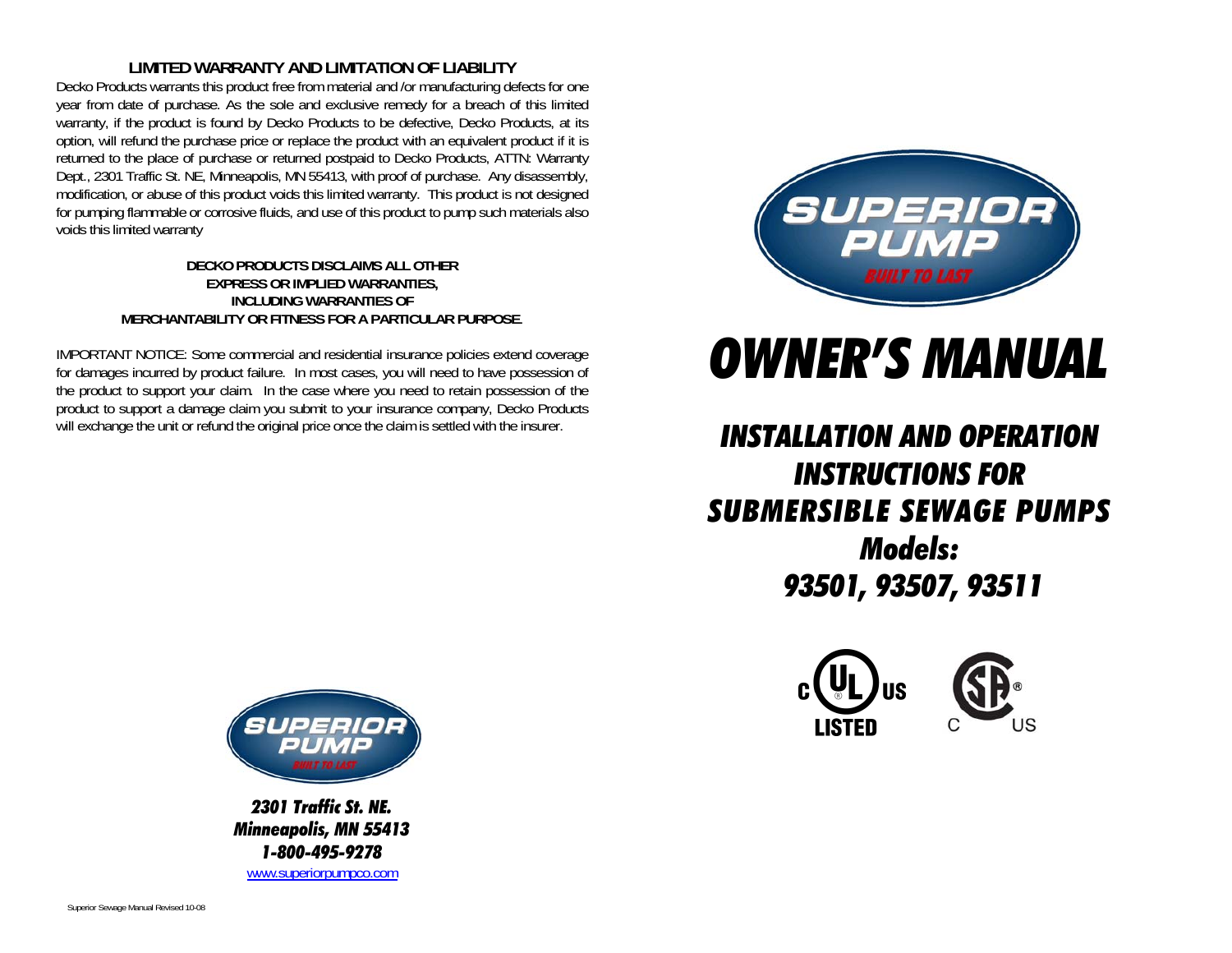If for any reason you have questions concerning your new Superior Pump, call us toll free at 1-800-495-9278, or contact us on the web at www.superiorpumpco.com

*Carefully read and understand all of the Warnings and installation instructions in this manual. Failure to follow these instructions could lead to serious bodily injury and/or property damage. Retain these instructions for future reference.* 

This pump has been manufactured with your needs in mind. Properly installed in the right application, your new Superior Pump will give you years of carefree performance.

**DANGER**  $\triangle$  Water and electricity can be dangerous if certain precautions are not heeded to. This pump is designed to operate perfectly safe in a water environment; however, improper use and installation can result in personal harm from electrical shock. Please pay attention to the following warnings.

# WARNING<sup><sup>1</sup></sup>

Never touch any electrical device, including this pump, when it is touching water, in water, or even in a moist environment. Always unplug (disconnect the electricity) when working on or installing the unit.

### **WARNING**

 **RISK OF ELECTRICAL SHOCK**. This pump is supplied with a grounding conductor and grounding-type attachment plug. To reduce the risk of electrical shock, be certain that it is connected only to a properly grounded, grounding-type receptacle.

**WARNING**  $\triangle$  Do not use the power cord or discharge hose/pipe to carry or handle the pump. Doing so may cause damage to the power cord or discharge hose/pipe. Use the carrying handle supplied with the pump.

**WARNING**  $\sqrt{\Delta}$  Always use a grounded outlet. A three-prong mating type receptacle is needed for safe use. This should be in accordance with the National Electric Code and any additional codes or laws required by your local government. If you have questions just call us at 1-800-495-9278 or reach us on the web at www.superiorpumpco.com.

**NOTICE**  $\triangle$  It is strongly recommended to use a ground fault interrupt (GFCI) device on any electrical appliance, including this pump, when used in a wet or moist environment. This is required by many local codes and enforcement agencies. It is strongly recommended by Decko Products as it provides a much safer installation and will greatly reduce possible injury from electrical shock.



| Ref. #         | <b>Description</b>                   | Part # for Models |       |  |
|----------------|--------------------------------------|-------------------|-------|--|
|                |                                      | 93501<br>93507    | 93511 |  |
| 1              | Power Cord                           |                   |       |  |
| $\mathfrak{D}$ | Handle                               | 99051             | 99051 |  |
| 3              | Oil Fill Plug with O-ring            | 99056             | 99056 |  |
| 4              | <b>Shaft Seal</b>                    | 99057             | 99057 |  |
| 5              | Impeller                             | 99090             | 99090 |  |
| 6              | Gasket                               | 99089             | 99089 |  |
| 7              | Base                                 | 99077             | 99077 |  |
| 8              | <b>Float Switch</b>                  | 92000             | 92010 |  |
|                |                                      | 92005             |       |  |
| 9              | <b>Vertical Float Switch Bracket</b> | n/a               | 99105 |  |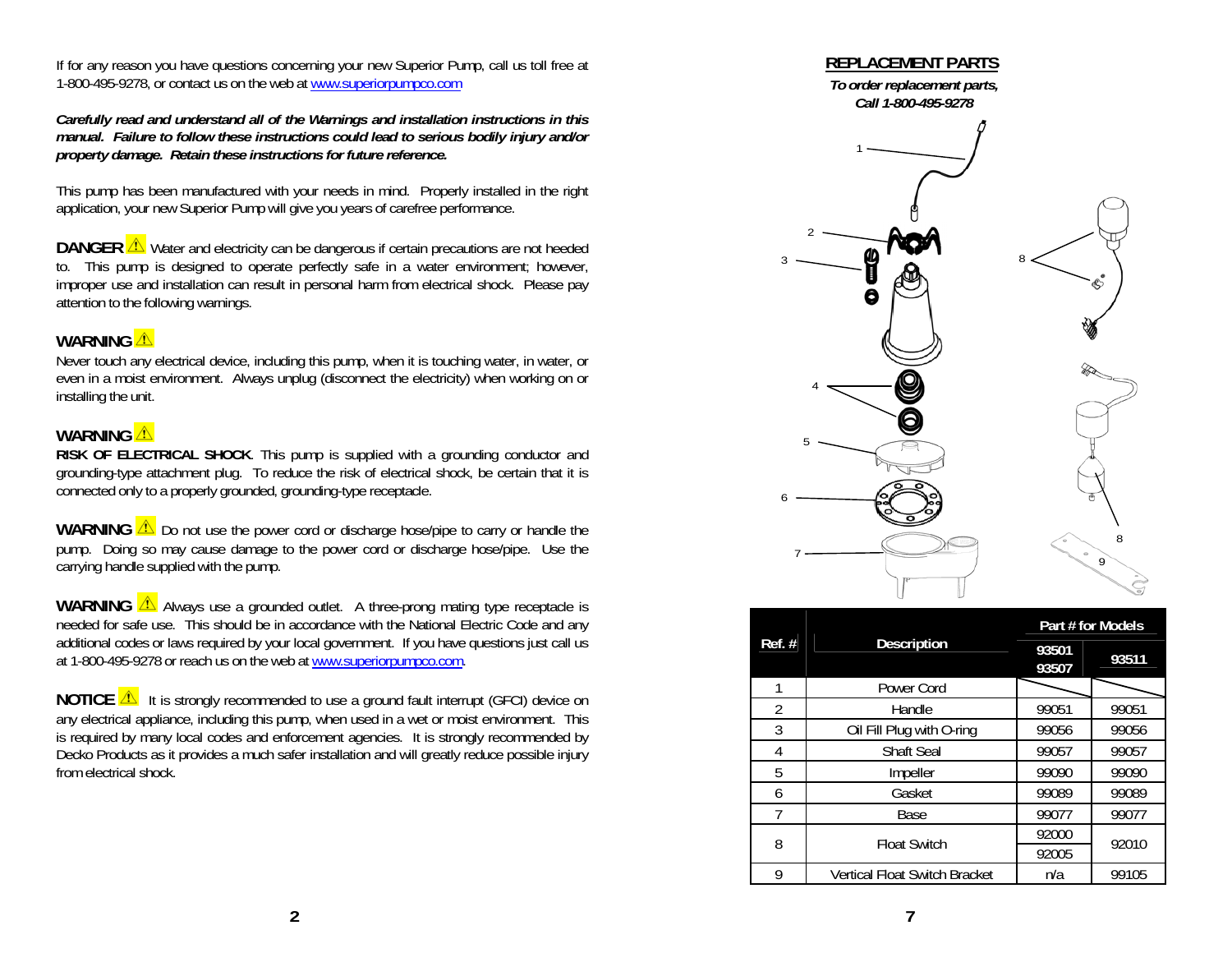# **TROUBLESHOOTING (Continued)**

#### **If the pump starts and stops too often:**

- 1. Check for backflow of water from discharge hose/pipe. Install or replace check valve.
- 2. Check float switch for proper operation. Replace if necessary.

#### **If the pump will not shut off:**

- 1.Make sure switch drops to full down position. It may be obstructed.
- 2. Check for obstructions in piping.

#### **If the pump runs and moves little or no water**

- 1.Make sure check valve is installed in correct direction.
- 2. Check to insure discharge pipe is not plugged.

If you have any question or problems, call us first at 1-800-495-9278 or contact us on the web: www.superiorpumpco.com

**NOTICE**  $\Delta$  Height and/or piping restriction will reduce the pump output performance. Whenever possible use the same or larger size pipe than the pump discharge for optimum performance. Reducing the pipe size will not harm your pump; it will just slow the flow.

# **PERFORMANCE CHART**

| Discharge Height above pumping level |      |      |      |      |      |     |
|--------------------------------------|------|------|------|------|------|-----|
|                                      |      | ҕ,   | 10'  | 15′  | 20'  | 25' |
| GPM                                  | 80   | 68   | 60   | 44   | 25   |     |
| GPH                                  | 4800 | 4080 | 3600 | 2640 | 1500 | 300 |

| <b>SPECIFICATIONS</b>                 |  |  |
|---------------------------------------|--|--|
| Power supply requirements 120V, 60 Hz |  |  |
|                                       |  |  |
| Amps 7.6                              |  |  |
|                                       |  |  |
|                                       |  |  |
|                                       |  |  |
| Discharge Size 27                     |  |  |
|                                       |  |  |
|                                       |  |  |

**DANGER**  $\triangle$  Do not use this unit to pump flammable or corrosive liquids. You could injure yourself and the pump will fail. Pumping these types of liquids voids the warranty. Decko Products and other pump companies manufacture pumps for these types of liquids. Make sure you purchase a pump designed for your specific needs. If you have any questions call us at 1-800-495-9278 or contact us on the web at www.superiorpumpco.com

# **WARNING**

Your pump has thermal over-load protection built in. It is not recommended for pumping liquids over 120° F. The thermal overload protector will automatically shut down the pump in an overheat situation. It will then reset itself once the pump cools down and the pump will work again. The overload protector is designed as a safety device and it will fail after repeated use. Normal operation is for fluids between 40 F & 120 F. **DO NOT RUN THE PUMP DRY.** The pump depends on water for cooling and lubrication. Operating the pump without water may cause the motor to overheat or cause damage to parts of the pump. It may also shorten the life of your pump.

# **NOTICE**

#### **EXTENSION CORDS**

For best performance, it is recommended to connect the power cord directly to the grounded GFCI outlet. If the use of an extension cord is necessary, always use a grounded waterproof type cord. Never use longer than a 25-ft. cord that is lighter than 14/3 gauge.

**DANGER**  $\triangle$  Keep all electrical connections away from wet and moist environments. Wet connections can cause electrical shock resulting in serious or fatal injury.

# **USE AND INSTALLATION**

Your Superior Pump is designed and built to give you reliable performance and long life. It will pump automatically for years when properly installed in the right environment.

**WARNING ALWAYS DISCONNECT THE POWER SOURCE BEFORE ATTEMPTING TO INSTALL, SERVICE OR PERFORM MAINTENANCE ON THE PUMP. FAILURE TO DO SO MAY RESULT IN FATAL ELECTRICAL SHOCK.** 

# **REMOVING OLD PUMP**. **(If necessary)**

- 1. Make sure power supply is disconnected.
- 2. After the power is off, remove the old pump. There are many different possible types of installations.
- 3. It is best to remove all old piping and start over with new piping.

Be sure to have a grounded 120V AC outlet mounted within 6 ft. of your sump pit. Again, it is highly recommended that a ground fault interrupter outlet (GFCI) be installed in the receptacle box.

**NOTICE A** qualified electrician must perform all wiring.